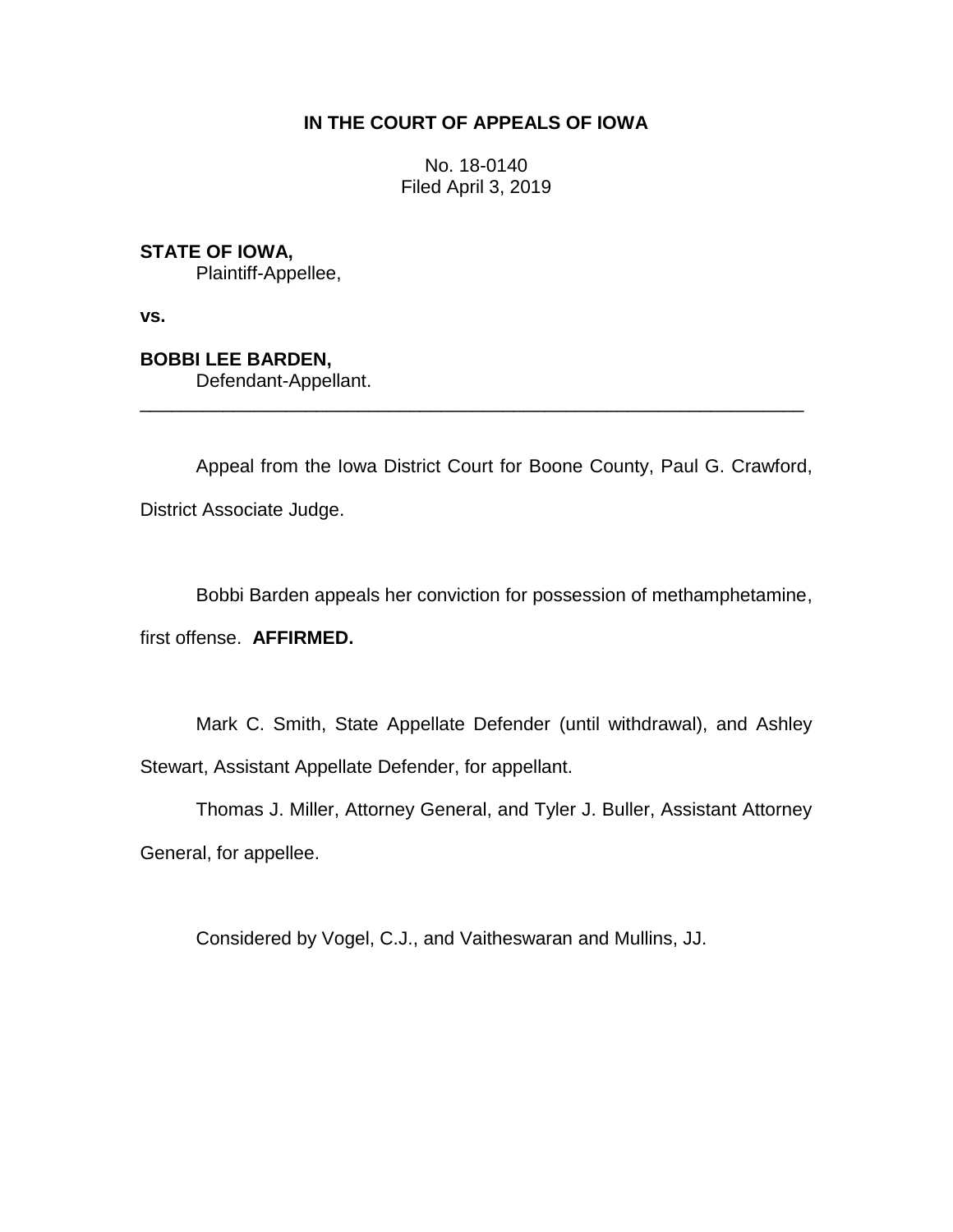## **VAITHESWARAN, Judge.**

 $\overline{a}$ 

A Madrid police officer responded to a "domestic situation" at a home occupied by Bobbi Barden, her mother, and several children. The officer spoke to Barden and her mother outside the home. After Barden went inside, the officer engaged in a more exhaustive conversation with her mother, then entered the home with the mother's consent.

Once inside, the officer asked Barden for consent to enter her bedroom. Barden initially refused. She later equivocated on the search of her room but agreed to a search of her purse. The officer found methamphetamine inside the purse.

The State charged Barden with possession of methamphetamine, first offense, in violation of Iowa Code section 124.401(5) (2017). Barden moved to suppress the evidence gained in the search of her purse.<sup>1</sup> Following a hearing, the district court denied that aspect of the suppression motion. The court tried Barden on the minutes of testimony, found her guilty as charged, and imposed judgment and sentence.

On appeal, Barden contends the warrantless search of her purse violated constitutional prohibitions against unreasonable searches and seizures. *See State v*. *Fleming*, 790 N.W.2d 560, 563 (Iowa 2010) (enumerating rights). Specifically, she argues her "consent to the search was given involuntarily." *See State v*. *Reinier*, 628 N.W.2d 460, 465 (Iowa 2001) ("A warrantless search conducted by

<sup>1</sup> Barden also challenged other aspects of the search, including a search of her room, which the district court found was nonconsensual. Those aspects are not issues on appeal.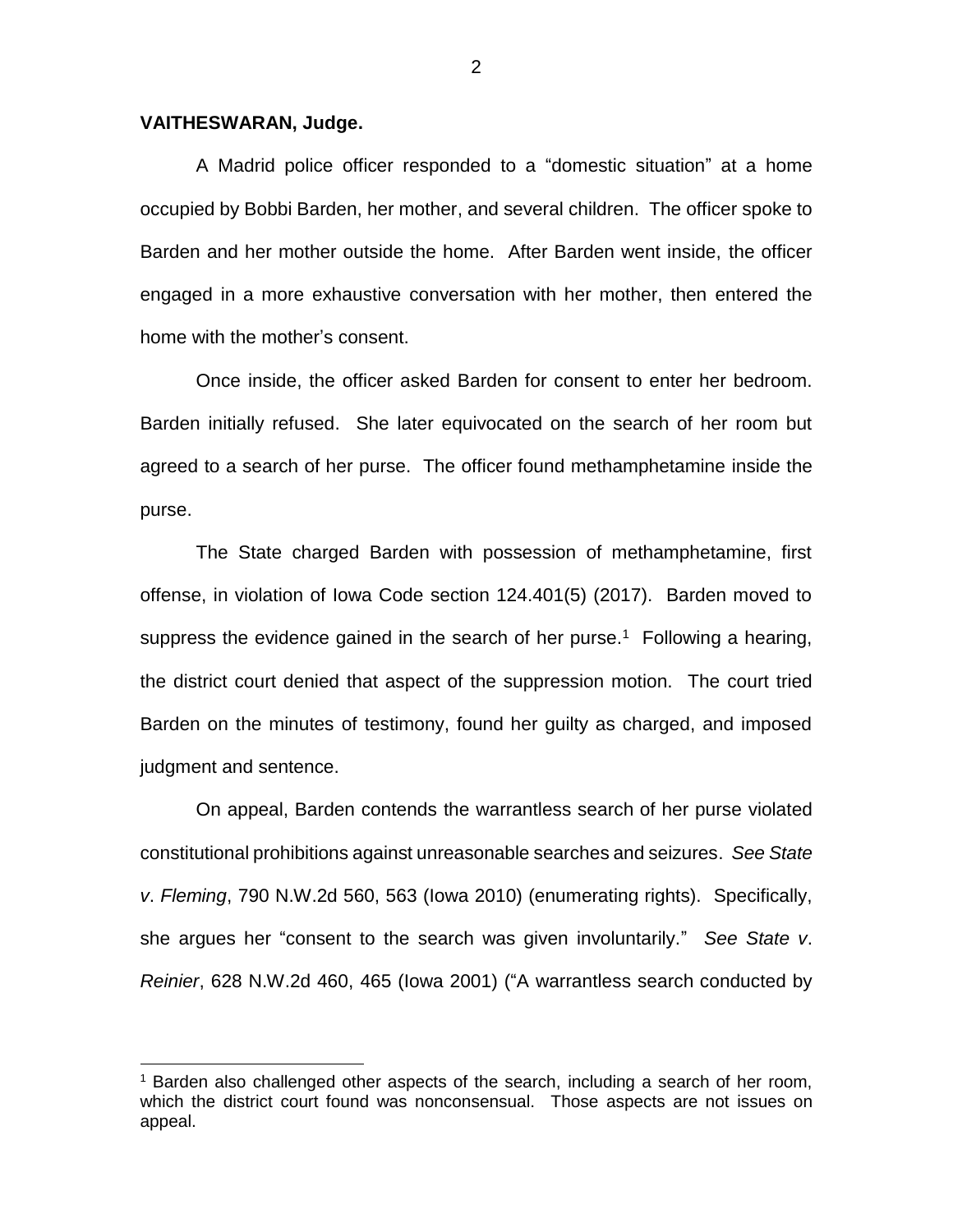free and voluntary consent does not violate the Fourth Amendment."); *see also State v*. *Pettijohn*, 899 N.W.2d 1, 25 (Iowa 2017) ("[E]ffective consent to a warrantless search establishes a waiver of an individual's right to be free from unreasonable searches and seizures under article I, section 8.").

The Iowa Supreme Court has applied the federal standard for effective consent: "whether the consent was voluntarily given and not a result of duress or coercion, expressed or implied." *See State v*. *Pals*, 805 N.W.2d 767, 777 (Iowa 2011) (citing *Schneckloth v*. *Bustamonte*, 412 U.S. 218, 247–48 (1973)). Under that standard, "[v]oluntariness is a question of fact to be determined by all the circumstances." *Id*. The court has "yet to consider whether a knowing and intelligent waiver of the right to be free from warrantless searches and seizures set forth in article I, section 8 is required to establish the effectiveness of consent under the Iowa Constitution." *Pettijohn*, 899 N.W.2d at 32 (citations omitted). In the absence of guidance on that question, we decline Barden's invitation to adopt the more stringent test.

In evaluating the voluntariness of Barden's consent under the federal standard, we may consider the following non-exclusive factors:

personal characteristics of the defendant, such as age, education, intelligence, sobriety, and experience with the law; and features of the context in which the consent was given, such as the length of detention or questioning, the substance of any discussion between the defendant and police preceding the consent, whether the defendant was free to leave or was subject to restraint, and whether the defendant's contemporaneous reaction to the search was consistent with consent.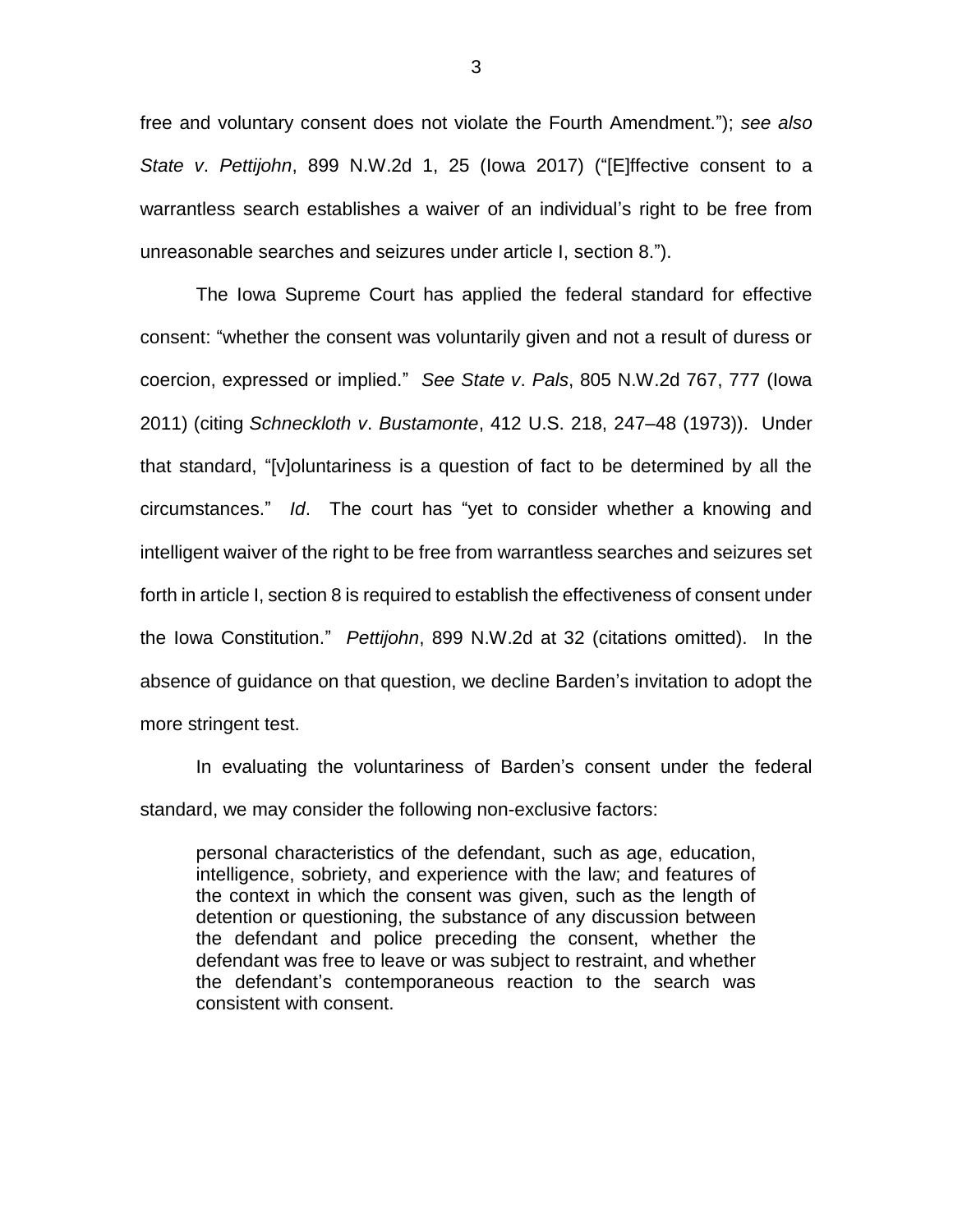*Pettijohn*, 899 N.W.2d at 32 (citing *United States v*. *Jones*, 254 F.3d 692, 696 (8th Cir. 2001). Our review of the record is de novo. *See State v*. *Smith*, 919 N.W.2d 1, 4 (Iowa 2018).

According to the officer, Barden was a known drug user. He testified that, when she came out of the home, she "seemed very agitated," was "[t]alking very fast," and had "trouble standing still while she was talking." The officer's body camera corroborates this characterization. Although Barden told the officer she had not used methamphetamine that day and her last usage was two months earlier, the officer noted she was "going a mile a minute."

After Barden re-entered the home, the officer confirmed with the mother that Barden had her own bedroom. He discussed Barden's drug usage and the likely presence of drugs in her bedroom. As noted, he obtained the mother's consent to enter the home. However, he told the mother he would be unable to search Barden's bedroom if Barden declined consent.

Once inside, and after an extended conversation with Barden about her drug use, the officer asked Barden if he could come into her room. She said he could not without a warrant. The following exchange was captured on the body camera:

OFFICER: So I can come take a look then? BARDEN: No, I don't want you in my room without a frickin' thing. How about that? OFFICER: Without a frickin' what? BARDEN: Without a warrant. You got a warrant, come search. Do you got a warrant to come search my room? OFFICER: Do you want me to go get one? BARDEN: Yes, please. OFFICER: You want me to displace your kids for several hours, go write a search warrant?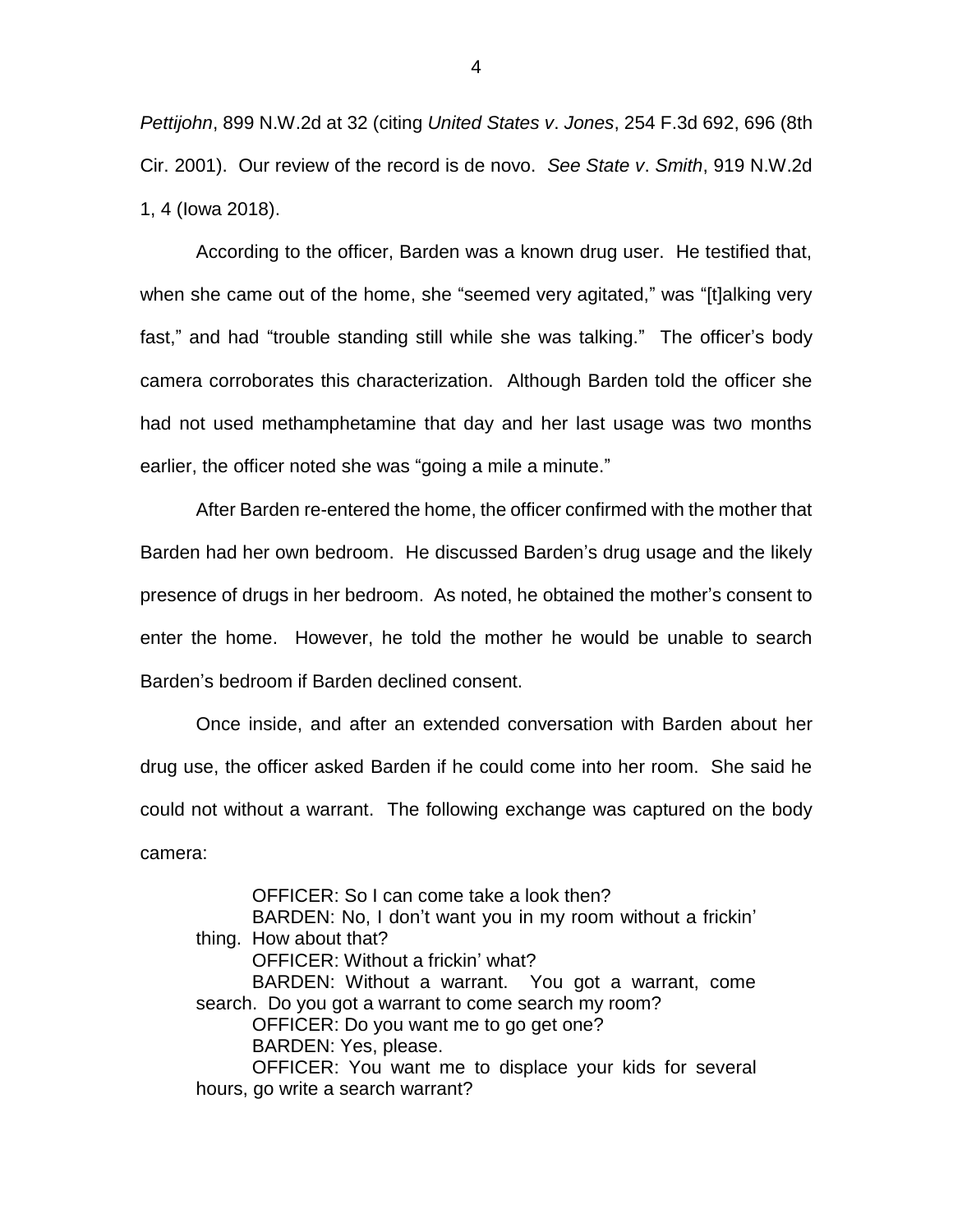BARDEN: You know what? That's fine, because there's nothing in here.

OFFICER: So if there's nothing in there, you don't mind if I come take a quick look then, right?

BARDEN: No, there's nothing in here. You want to search my purse, too? Here, search my purse. Here go on.

OFFICER: So I can come in and search your purse?

BARDEN: Search my purse. Everything. Here you go. Everything.

Barden handed the officer her purse and walked into the hallway. The officer took the purse into the kitchen and searched it, discovering the methamphetamine.

Barden essentially concedes she consented to the search of her purse. She argues the consent was involuntary given the officer's "threat to displace her children for some time." In her view, the statement was "disingenuous" because "[h]e did not explain to her the real process he would need to undertake to search her home" and "his statement would more readily be interpreted to mean that the children would be removed from Barden's care and turned over to authorities."

We are unpersuaded by Barden's argument. The recorded statements of Barden's mother suggest the children were formally removed from Barden's custody and placed with her mother, notwithstanding Barden's informal interaction with them in the home. Accordingly, Barden had reason to know how the childremoval process worked. More saliently, the officer did not intimate, let alone assert, that the children would be taken away if she failed to cooperate with the search. He simply stated the children would be displaced "for several hours" while he went to "write a search warrant," a separation that would, at most, be transitory. *See State v*. *Holland*, 389 N.W.2d 375, 377, 381 (Iowa 1986) (concluding officers' assertions "that the Department of Human Services would be called to take charge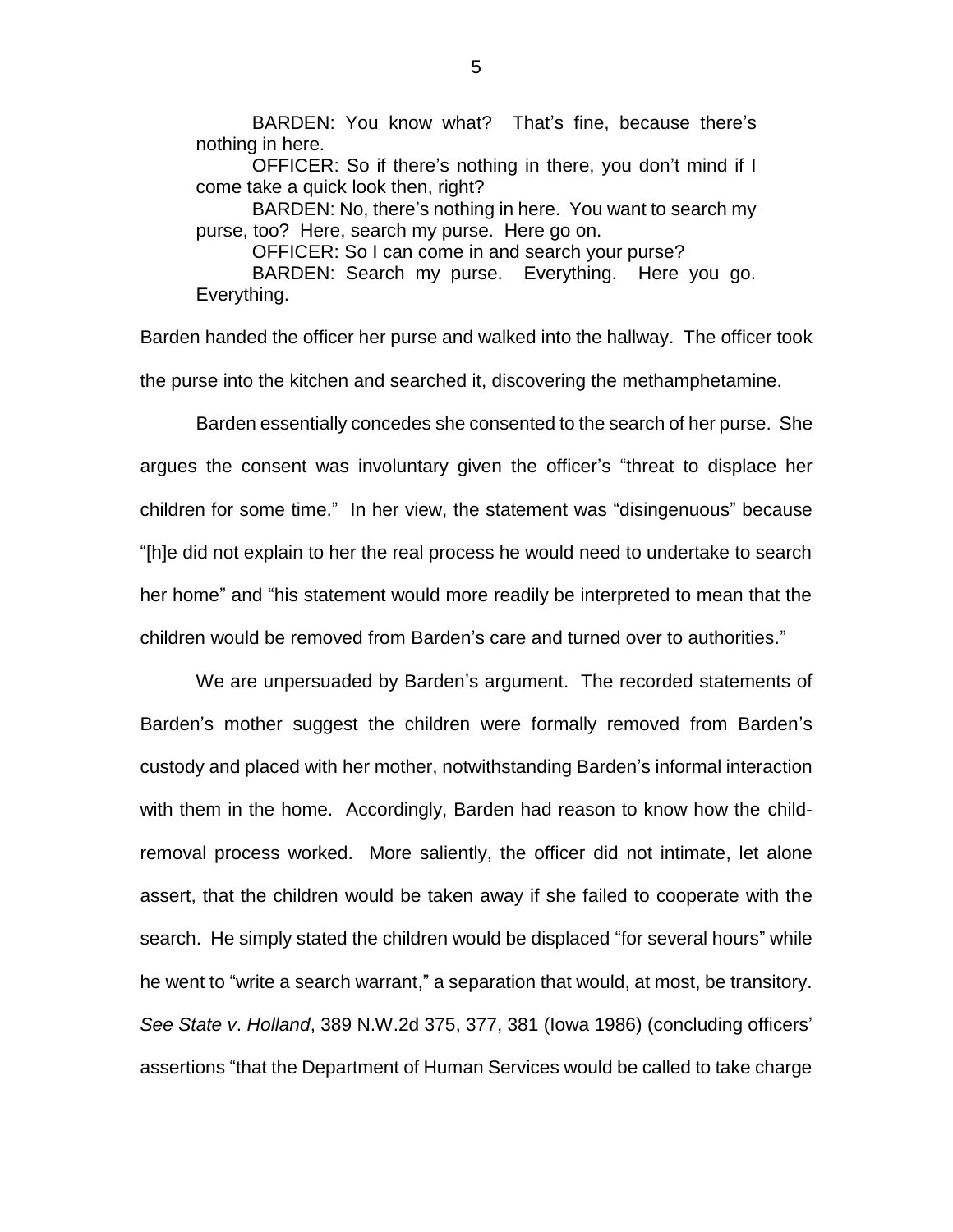of the children left in the apartment" on defendant's arrest "were not improper or in any way inaccurate").

Nor are we persuaded by Barden's argument that she lacked time to deliberate on the request for consent, rendering her request for consent "coercive." Barden had sufficient time to articulate her desire for a warrant to search her room. Her knowledge of the right to refuse consent and insist on a warrant belies her assertion that she was pressured into allowing a search of her purse.

Barden's knowledge of her right to refuse consent also dilutes her contention that the officer should have advised her she could refuse consent. *See State v*. *Lowe*, 812 N.W.2d 554, 573 (Iowa 2012) (noting defendant "clearly knew she had the right to refuse consent to search because at all times she refused to consent to a search of her entire mobile home"); *see also State v*. *Prusha*, 874 N.W.2d 627, 630 (Iowa 2016) ("Under *Schneckloth*, [412 U.S. at 224,] knowledge of the right to refuse 'is not a prerequisite to establishing . . . voluntary consent . . . .'" (citation omitted)). Notably, Barden did not simply acquiesce in the search; she entered her room, took her purse and handed it to the officer. *See State v*. *Leaton*, 836 N.W.2d 673, 677 (Iowa Ct. App. 2013) ("Consent given to a search must be unequivocal, specific, and freely and intelligently given." (citation omitted)). In other words, her "contemporaneous reaction to the search was consistent with consent." *Pettijohn*, 899 N.W.2d at 32.

There is also scant indication Barden "was cornered in the back of her residence" and had no freedom to walk away from the encounter. She was unrestrained throughout, and, while the hall to her bedroom was narrow, there is no indication the officer impeded her movement. *Cf*. *Pals*, 805 N.W.2d at 782

6